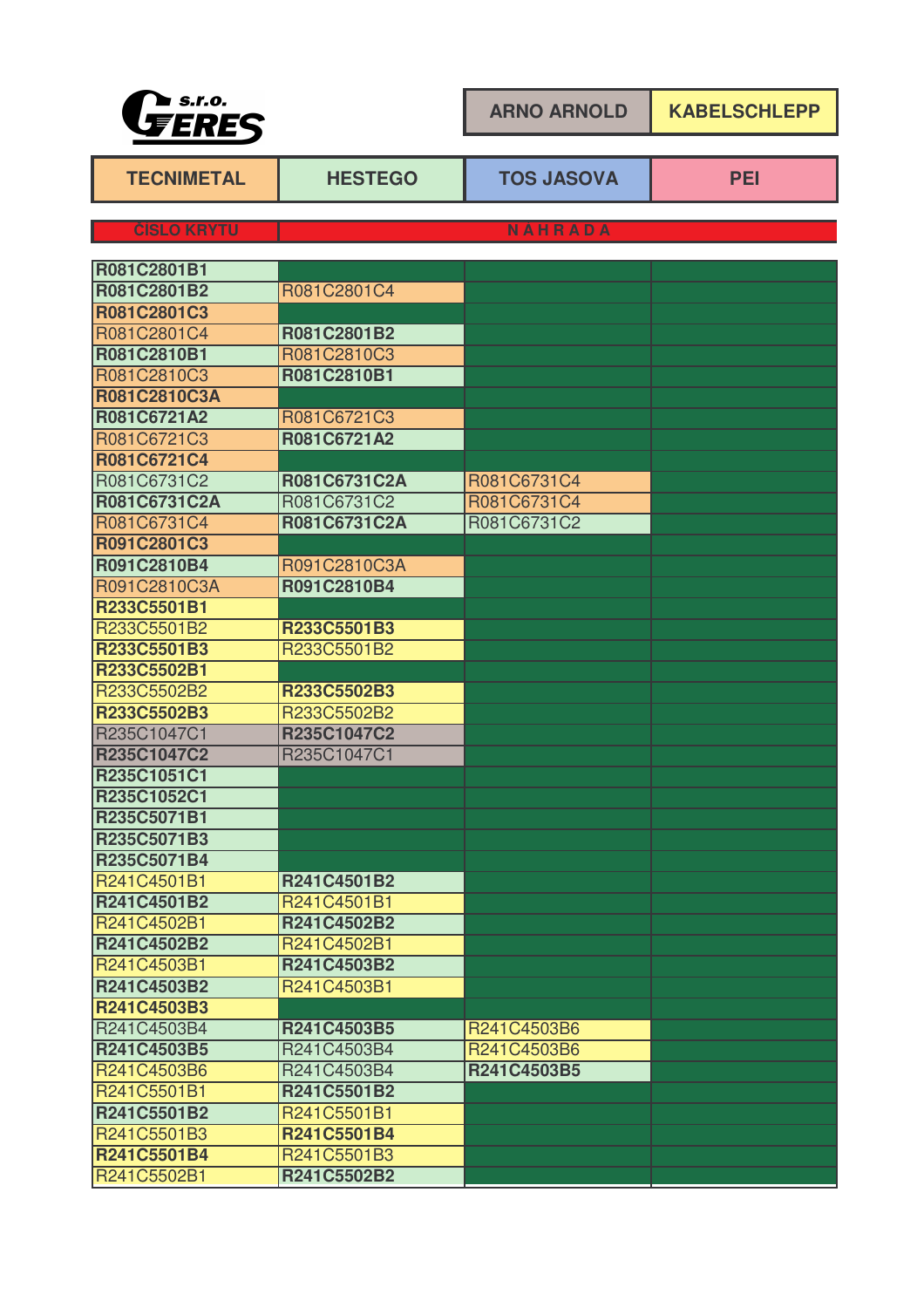| R241C5502B4                       | R241C5502B3               |              |               |
|-----------------------------------|---------------------------|--------------|---------------|
| R241C5502B5                       |                           |              |               |
| R261C5501B1                       | R261C5501B2               |              |               |
| R261C5501B2                       | R261C5501B1               |              |               |
| R261C5502B1                       | R261C5502B2               |              |               |
| R261C5502B2                       | R261C5502B1               |              |               |
| R271C4501B1                       | R271C4501B2               |              |               |
| R271C4501B2                       | R271C4501B1               |              |               |
| R271C5501B1                       | R271C5501B2               |              |               |
| <b>R271C5501B2</b>                | R271C5501B1               |              |               |
| R271C5502B1                       | R271C5502B2               |              |               |
| <b>R271C5502B2</b>                | R271C5502B1               |              |               |
| <b>R281C830D5</b>                 |                           |              |               |
| <b>R281C830D6</b>                 |                           |              |               |
| R281C2801B1                       |                           |              |               |
| R281C2801B2                       | R281C2801B20              | R281C2801B21 |               |
| R281C2801B20                      | R281C2801B21              | R281C2801B2  |               |
| R281C2801B21                      | R281C2801B20              | R281C2801B2  |               |
| R281C2801B25                      |                           |              |               |
| <b>R281C2801B25U</b>              |                           |              |               |
| R281C2801B26                      |                           |              |               |
| R281C3801B1                       |                           |              |               |
| R281C3801B2                       | R281C3801B20              | R281C3801B21 |               |
| R281C3801B20                      | R281C3801B21              | R281C3801B2  |               |
| R281C3801B21                      | R281C3801B20              | R281C3801B2  |               |
| R281C3801B25                      |                           |              |               |
| R281C3801B26                      |                           |              |               |
| <b>R291C830D8</b>                 |                           |              |               |
| R295C2801B1                       | R295C2801B1A              | R295C2803B2  | R295C2803B2A  |
| R295C2801B10                      | R295C2801B10A             | R295C2801B11 | R295C2801B12  |
| R295C2801B10A                     | R295C2801B10              | R295C2801B11 | R295C2801B12  |
| R295C2801B11                      | R295C2801B12              | R295C2801B10 | R295C2801B10A |
| R295C2801B12                      | R295C2801B11              | R295C2801B10 | R295C2801B10A |
| R295C2801B1A                      | R295C2801B1               | R295C2803B2  | R295C2803B2A  |
| R295C2803B2                       | R295C2801B1               | R295C2801B1A | R295C2803B2A  |
| R295C2803B2A                      | R295C2801B1               | R295C2801B1A | R295C2803B2   |
| R295C3801B1                       |                           |              |               |
| R295C3801B10                      |                           |              |               |
| R295C3801B11                      | R295C3801B12              |              |               |
| R295C3801B12                      | R295C3801B11              |              |               |
| R295C830D3                        | R295C830D12               |              |               |
| <b>R295C830D12</b><br>R335C2801B1 | R295C830D3<br>R335C2801C2 |              |               |
| R335C2801C2                       | R335C2801B1               |              |               |
| <b>R335C401B1</b>                 |                           |              |               |
| <b>R335C401B1A</b>                | R335C401C2                |              |               |
| R335C401C2                        | R335C401B1A               |              |               |
| <b>R335C402B1</b>                 |                           |              |               |
| <b>R335C402B1A</b>                | R335C402C2                |              |               |
| R335C402C2                        | R335C402B1A               |              |               |
| R335C801C1                        | R335C801C2                | R335C801C3   |               |
| R335C801C2                        | R335C801C3                | R335C801C1   |               |
| R335C801C3                        | R335C801C2                | R335C801C1   |               |
|                                   |                           |              |               |